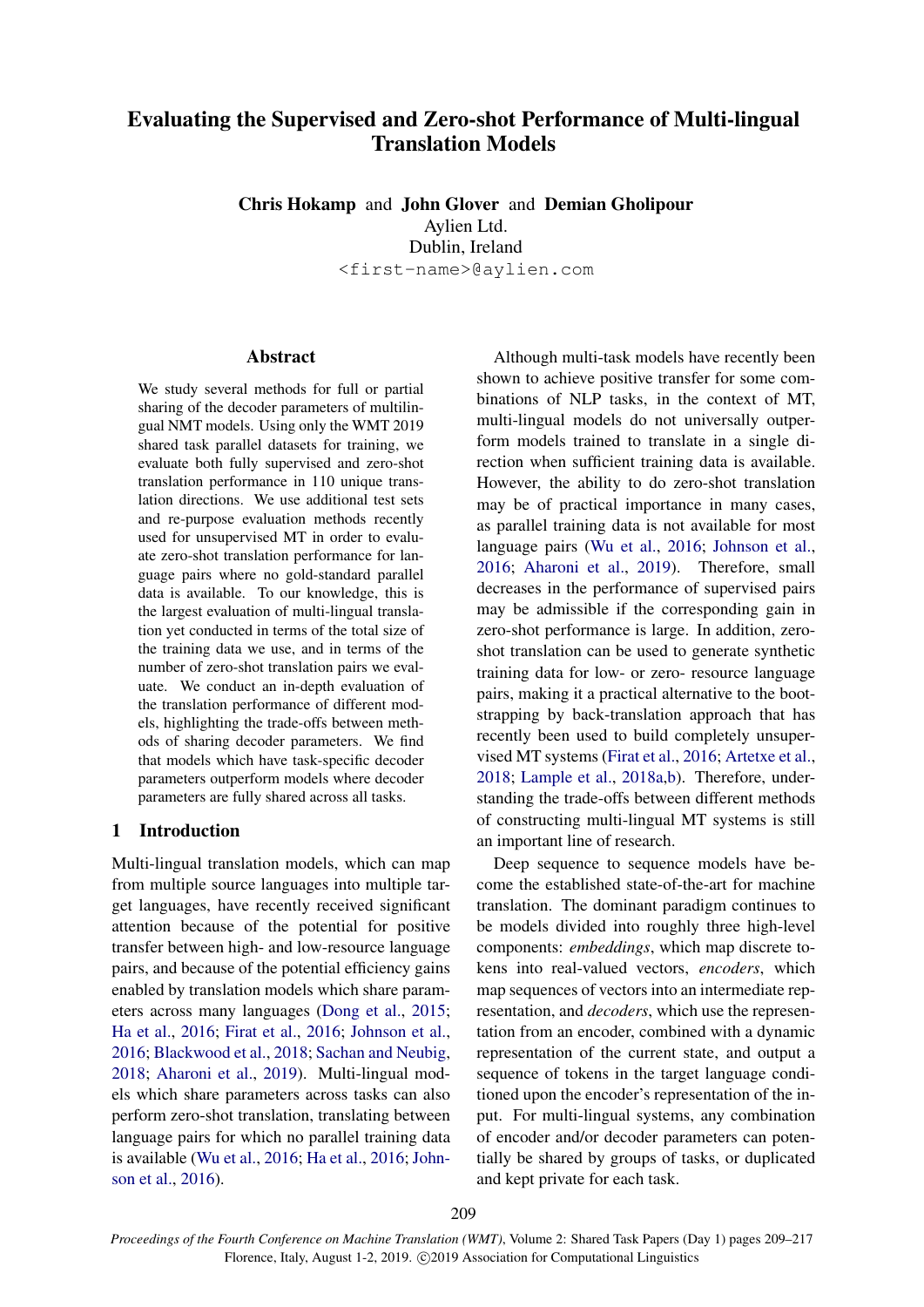<span id="page-1-2"></span>

Figure 1: The decoder component of the transformer model [\(Vaswani et al.,](#page-7-7) [2017\)](#page-7-7). We can share all parameters across all target tasks, or we can create a unique set of decoder parameters for each task (outer dashed line). Alternatively, we can create unique attention parameters for each task, while sharing the final feed-forward layers (inner dotted lines). The possiblility of including an embedding for the target task is visualized at the bottom of the diagram. Illustration modeled after [Sachan](#page-7-3) [and Neubig](#page-7-3) [\(2018\)](#page-7-3).

Our work builds upon recent research on manyto-one, one-to-many, and many-to-many translation models. We are interested in evaluating manyto-many models under realistic conditions, including:

1. A highly imbalanced amount of training data available for different language pairs.

- 2. A very diverse set of source and target languages.
- 3. Training and evaluation data from many domains.

We focus on multi-layer transformer models [\(Vaswani et al.,](#page-7-7) [2017\)](#page-7-7), which achieve state-ofthe-art performance on large scale MT and NLP tasks [\(Devlin et al.,](#page-6-4) [2018;](#page-6-4) [Bojar et al.,](#page-6-5) [2018\)](#page-6-5). We study four ways of building multi-lingual translation models. Importantly, all of the models we study can do zero-shot translation: translating between language pairs for which no parallel data was seen at training time. The models use training data from [1](#page-1-0)1 distinct languages<sup>1</sup>, with supervised data available from the WMT19 news-translation task for 22 of the 110 unique translation directions[2](#page-1-1) . This leaves 88 translation directions for which no parallel data is available. We try to evaluate zero-shot translation performance on all of these additional directions.

Target Language Specification Although the embedding and encoder parameters of a multilingual system may be shared across all languages without any special modification to the model, *decoding* from a multi-lingual model requires a means of specifying the desired output language. Previous work has accomplished this in different ways:

- pre-pending a special target-language token to the input [\(Wu et al.,](#page-7-4) [2016\)](#page-7-4)
- using an additional embedding vector for the target language [\(Lample and Conneau,](#page-7-8) [2019\)](#page-7-8)
- using unique decoders for each target language [\(Luong et al.,](#page-7-9) [2016;](#page-7-9) [Firat et al.,](#page-7-1) [2016\)](#page-7-1)
- partially sharing some of the decoder parameters while keeping others unique to each target language [\(Sachan and Neubig,](#page-7-3) [2018;](#page-7-3) [Blackwood et al.,](#page-6-1) [2018\)](#page-6-1)

However, to the best of our knowledge, no sideby-side comparison of these approaches has been conducted. We therefore train models which are identical except for the way that decoding into different target languages is handled, and conduct

<span id="page-1-1"></span><span id="page-1-0"></span><sup>1</sup> CS, DE, EN, FI, FR, GU, KK, LT, RU, TR and ZH

 $2$ Note we do not consider auto-encoding, thus the number of translation directions is  $11^2 - 11 = 110$ .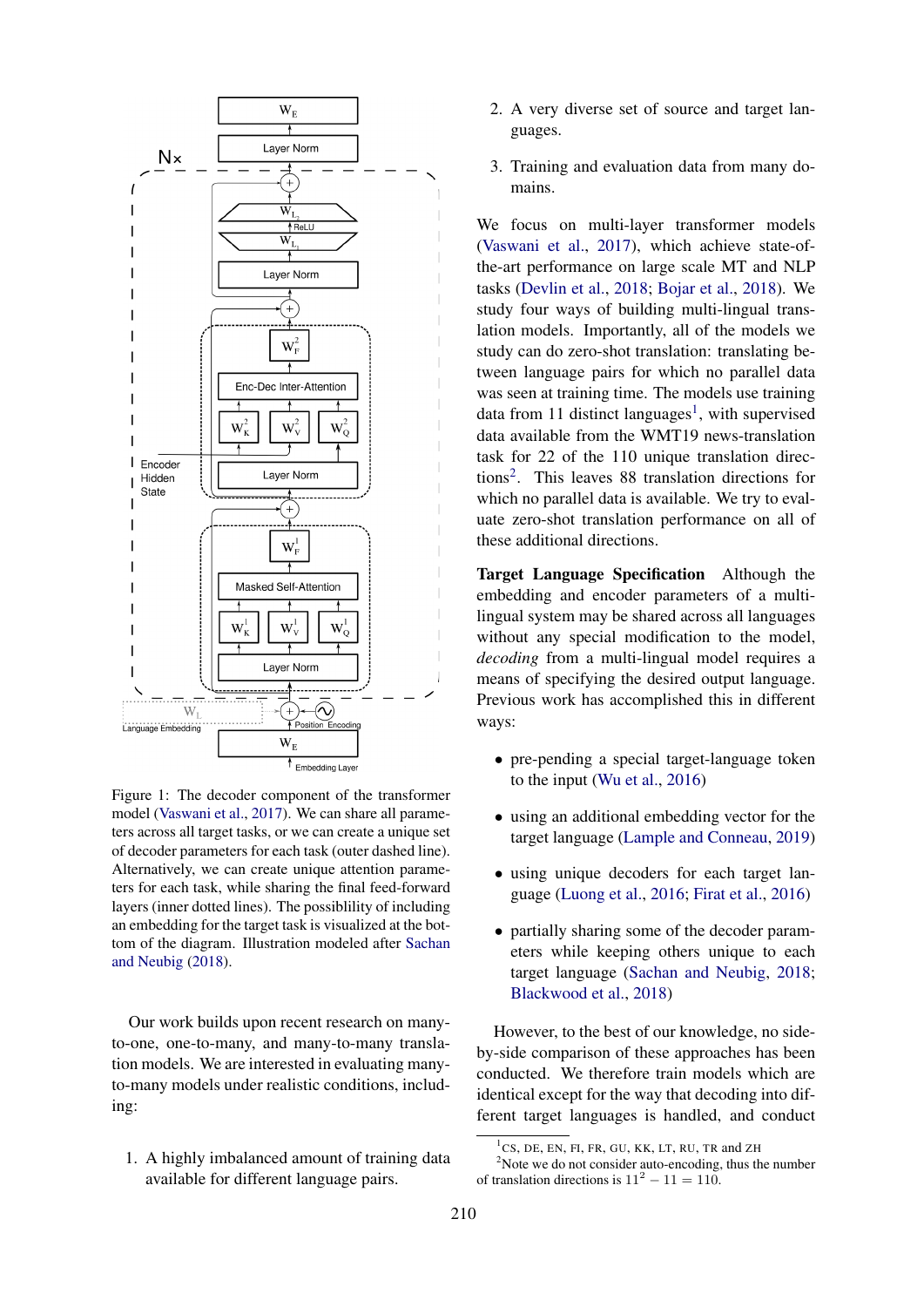a large-scale evaluation. We use only the language pairs and official parallel data released by the WMT task organisers, meaning that all of our systems correspond to the constrained setting of the WMT shared task, and our experimental settings should thus be straightforward to replicate.

# 2 Multi-Task Translation Models

This section discusses the key components of the transformer-based NMT model, focusing on the various ways to enable translation into many target languages. We use the terms source/target *task* and *language* interchangeably, to emphasize our view that multi-lingual NMT is one instantiation of the more general case of multi-task sequence to sequence learning.

# 2.1 Shared Encoders and Embeddings

In this work, we are only interested in ways of providing target task information to the model – information about the source task is never given explicitly, and the encoder is always completely shared across all tasks. The segmentation model and embedding parameters are also shared between all source and target tasks (see below for more details).

# 2.2 Multi-lingual Decoder Configurations

Figure [1](#page-1-2) visualizes the decoder component of the transformer model, with dashed and dotted lines indicating the parameter sets that we can replicate or share across target tasks.

# 2.2.1 Target Task Tokens (PREPEND)

[Wu et al.](#page-7-4) [\(2016\)](#page-7-4) showed that, as long as a mechanism exists for specifying the target task, it is possible to share the decoder module's parameters across all tasks. In the case where all parameters are shared, the decoder model must therefore learn to operate in a number of distinct modes which are triggered by some variation in the input. A simple way to achive this variation is by pre-pending a special "task-token" to each input. We refer to this method as PREPEND.

### 2.2.2 Task Embeddings (EMB)

An alternative to the use of a special task token is to treat the target task as an additional input feature, and to train a unique embedding for each target task [\(Lample and Conneau,](#page-7-8) [2019\)](#page-7-8), which is combined with the source input. This technique has the advantage of explicitly decoupling target task information from source task input, introducing a relatively small number of additional parameters. This approach can be seen as adding an additional token-level *feature* which is the same for all tokens in a sequence [\(Sennrich and Haddow,](#page-7-10) [2016\)](#page-7-10). We refer to this setting as EMB.

# 2.2.3 Task-specific Decoders (DEC)

In general, any subset of decoder parameters may be replicated for each target language, resulting in parameter sets which are specific to each target task. At one extreme, the entire decoder module may be replicated for each target language, a setting which we label DEC [\(Dong et al.,](#page-6-0) [2015\)](#page-6-0).

# 2.2.4 Task-specific Attention (ATTN)

An approach somewhere in-between EMB and DEC is to partially share some of the decoder parameters, while keeping others unique to each task. Recent work proposed creating unique attention modules for every target task, while sharing the other decoder parameters [\(Sachan and Neubig,](#page-7-3) [2018;](#page-7-3) [Blackwood et al.,](#page-6-1) [2018\)](#page-6-1). The implementation of their approaches differ significantly – we propose to create completely unique attention parameters for each task. This means that for each of our 11 languages, we have unique context- and self-attention parameters in each layer of the transformer decoder. We refer to this setting as ATTN.

# 3 Experiments

All experiments are conducted using the transformer-base configuration of [Vaswani](#page-7-7) [et al.](#page-7-7) [\(2017\)](#page-7-7) with the relevant modifications for each system discussed in the previous section. We use a shared sentencepiece<sup>[3](#page-2-0)</sup> segmentation model with 32000 pieces. We use all available parallel data from the WMT19 news-translation task for training, with the exception of commoncrawl, which we found to be very noisy after manually checking a sample of the data, and paracrawl, which we use only for  $EN-FI$  and  $EN-LT<sup>4</sup>$  $EN-LT<sup>4</sup>$  $EN-LT<sup>4</sup>$ .

We train each model on two P100 GPUs with an individual batch size of up to 2048 tokens. Gradients are accumulated over 8 mini-batches and parameters are updated synchronously, meaning that our effective batch size is  $2 * 2048 * 4 = 16384$ tokens per iteration. Because the task pair for

<span id="page-2-1"></span><span id="page-2-0"></span><sup>3</sup> <https://github.com/google/sentencepiece>

<sup>4</sup>Turkish (TR) is included from the 2018 language pairs because the task-organizers suggest the possibility of using TR data to improve KK performance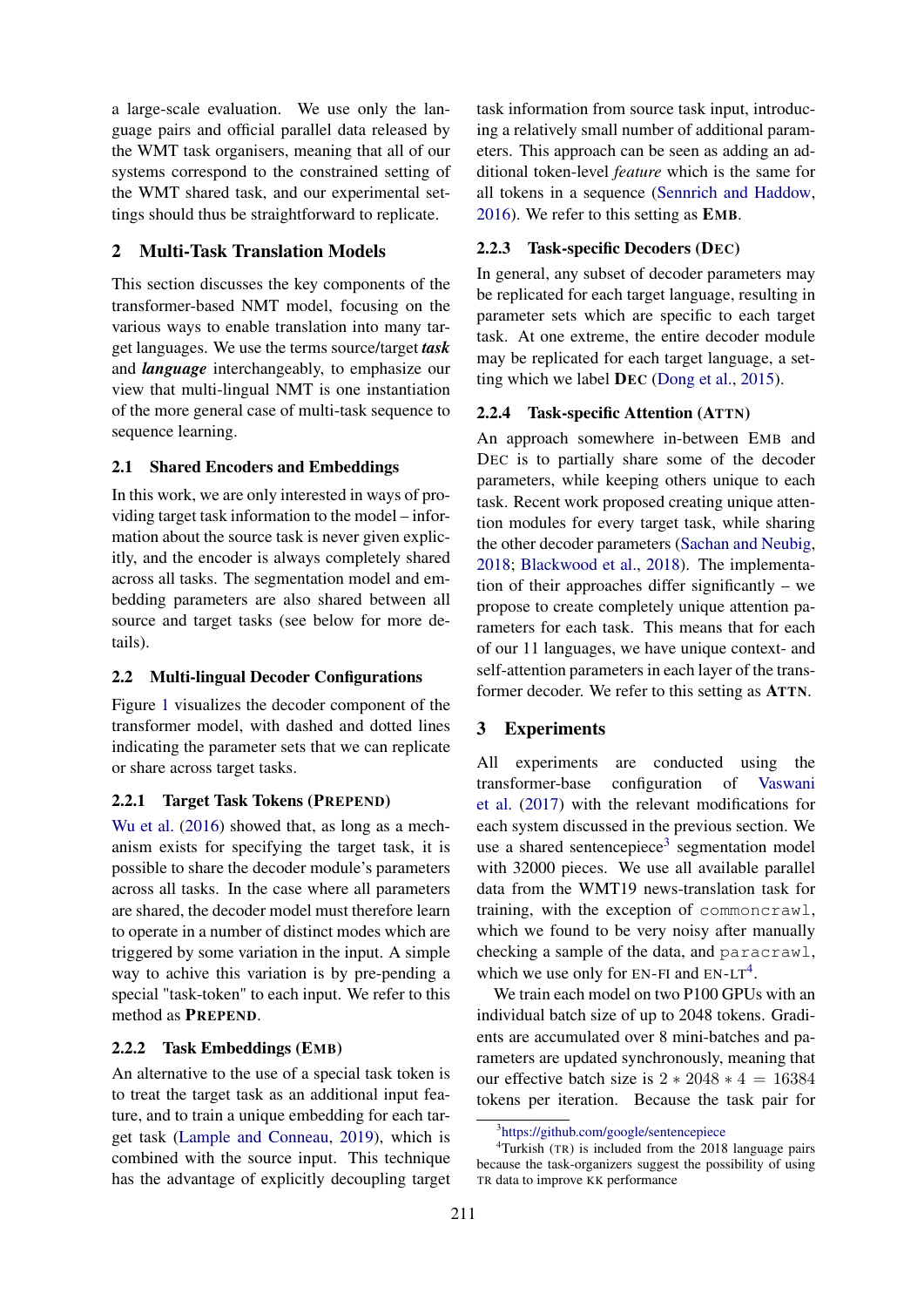<span id="page-3-0"></span>

|         | # seen     | # available | # epochs | % budget |
|---------|------------|-------------|----------|----------|
| $EN-CS$ | 3,466,692  | 51,136,198  | 0.06     | 10.7     |
| EN-DE   | 2,678,808  | 3,054,632   | 0.88     | 8.3      |
| $EN-FI$ | 3,466,692  | 6.457,071   | 0.54     | 10.7     |
| $EN-GU$ | 1.260.615  | 137,905     | 9.14     | 3.9      |
| $EN-KK$ | 1.181.827  | 158,067     | 7.47     | 3.7      |
| EN-LT   | 3.624.269  | 2,283,272   | 1.59     | 11.2     |
| EN-RU   | 5.042.462  | 11,391,126  | 0.44     | 15.6     |
| EN-TR   | 1,575,769  | 207,678     | 7.58     | 4.9      |
| $EN-ZH$ | 5,846,104  | 14,549,833  | 0.40     | 18.1     |
| DE-FR   | 4,097,000  | 1.980.332   | 2.06     | 12.7     |
| TOTAL   | 32.240.238 | 91.356.114  |          | 100      |

Table 1: Training dataset statistics for our multilingual NMT experiments. # seen is the total number of segments seen during training. # available is the number of unique segments available in the parallel training datasets. # epochs is the number of passes made over the available training data – when this is  $< 1$ , the available training data was only partially seen. % budget is the percentage of the training budget allocated to this pair of tasks.

each mini-batch is sampled according to our policy weights and (fixed) random seed, and each iteration consists of 8 unique mini-batches, a single parameter update can potentially contain information from up to 8 unique task pairs. We train each model for 100,000 iterations without early stopping, which takes about 40 hours per model. When evaluating we always use the final model checkpoint (i.e. the model parameters saved after 100,000 iterations). We use our in-house research NMT system, which is heavily based upon OpenNMT-py [\(Klein et al.,](#page-7-11) [2017\)](#page-7-11).

The sampling policy weights were specified manually by looking at the amount of available data for each pair, and estimating the difficulty of each translation direction. The result of the sampling policy is that lower resource language pairs are upsampled significantly. Table [1](#page-3-0) summarizes the statistics for each language pair. Note that the data in each row represents a *pair* of tasks, i.e. the total number of segments seen for EN-CS is split evenly between  $EN \rightarrow CS$ , and  $CS \rightarrow EN$ . Because we train for only 100,000 iterations, we do not see all of the available training data for some high-resource language pairs.

With the exception of the system which prepends a target task token to each input, the input to each model is identical. Each experimental setting is mutually exclusive, i.e. in the EMB setting we do not prepend task tokens, and in the ATTN setting we do not use task embeddings.

Figure [2](#page-3-1) plots the validation performance during training on one of our validation datasets. The language embeddings from the EMB system are visualized in figure [3.](#page-3-2)

### 3.1 Results

<span id="page-3-1"></span>

Figure 2: Word-level accuracy on WMT EN-DE 2014 dev set as training progresses. The model which has a DE-specific decoder achieves the highest accuracy on this dev set.

<span id="page-3-2"></span>

Figure 3: Language embeddings of the EMB system projected with UMAP [\(McInnes et al.,](#page-7-12) [2018\)](#page-7-12).

We evaluate the performance of our models in four ways. First, we check performance on the supervised pairs using dev and test sets from the WMT shared task. We then try to evaluate zeroshot translation performance in several ways. We use the TED talks multi-parallel dataset [\(Ye et al.,](#page-7-13) [2018\)](#page-7-13) to create gold sets for all zero-shot pairs that occur in the TED talks corpus, and evaluate on those pairs. We also try two ways of evaluating zero-shot translation without gold data. In the first, we do round-trip translation SRC  $\rightarrow$ PIVOT  $\rightarrow$  SRC, and measure performance on<br>the (SRC, SRC) pair – this method is labeled the  $(SRC, SRC)$  pair – this method is labeled<br>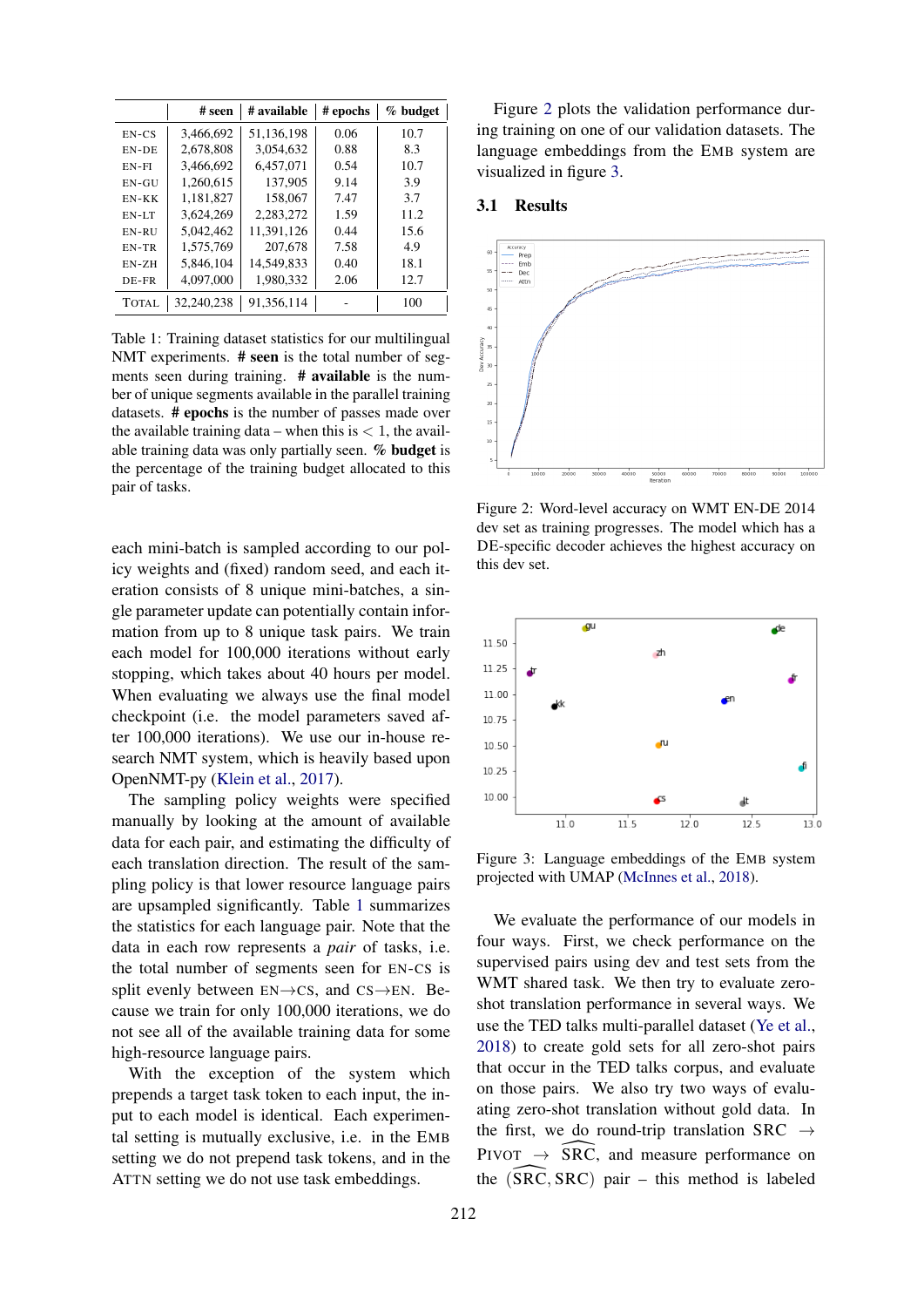<span id="page-4-0"></span>

|         | <b>Evaluation Dataset</b> |
|---------|---------------------------|
| $EN-CS$ | newstest2018              |
| EN-DE   | newstest2018              |
| $EN-FI$ | newstest2018              |
| $EN-GU$ | newsdev2019               |
| $EN-KK$ | newsdev2019               |
| $EN-LT$ | newsdev2019               |
| EN-RU   | newstest2018              |
| EN-TR   | newstest2018              |
| $EN-ZH$ | newstest2018              |
| DE-FR   | euelections dev2019       |

Table 2: The WMT evaluation dataset used for each language pair.

<span id="page-4-1"></span>

|                          | <b>PREPEND</b> | <b>EMB</b> |      | $DEC$   ATTN |
|--------------------------|----------------|------------|------|--------------|
| <b>SUPERVISED</b>        | 23.4           | 23.4       | 24.0 | 24.1         |
| ZERO-SHOT-TED            | 10.6           | 7.8        | 12.6 | 12.4         |
| ZERO-SHOT-PIVOT          | 16.9           | 18.1       | 14 0 | 15.1         |
| ZERO-SHOT-PARALLEL-PIVOT | 13.1           | 11.9       | 12.8 | 13.2         |

Table 3: Overall results for supervised and zero-shot tasks. Tokenized BLEU scores are computed by concatenating all of the hypotheses for all translation directions, and computing BLEU with respect to the concatenated references. We use the sentencepiecesegmented hypotheses and references to avoid issues with tokenization of multi-lingual hypotheses and references.

ZERO-SHOT PIVOT. In the second, we use parallel evaluation datasets from the WMT shared tasks (consisting of (SRC, REF) pairs), and translate SRC  $\rightarrow$  PIVOT  $\rightarrow$  TRG, then measure per-<br>formance on the resulting (TRG, REF) pairs (see formance on the resulting (TRG, REF) pairs (see<br>below for more details), where the pivot and tar-<br>get language pair is a zero-shot translation task<br>this method is labeled ZERO, SHOT PARALLEL below for more details), where the pivot and target language pair is a zero-shot translation task – this method is labeled ZERO-SHOT PARALLEL PIVOT.

Table [2](#page-4-0) lists the WMT evaluation dataset that we use for each language pair. In the ZERO-SHOT PIVOT setting, the reference side of the dataset is used as input.

Table [3](#page-4-1) shows global results for all parallel tasks and all zero-shot tasks, by system. Global scores are obtained by concatenating the segmented outputs for each translation direction, and computing the BLEU score against the corresponding concatenated, segmented reference translations. The results in table [3](#page-4-1) are thus *tokenized* BLEU scores.

### 3.2 Parallel Tasks

In the following results, we report BLEU scores on de-tokenized output, and compute scores using

<span id="page-4-3"></span>

|          | <b>PREPEND</b> | <b>EMB</b> | DEC          | ATTN       |
|----------|----------------|------------|--------------|------------|
| $CS$ -EN | 20.2           | 20.2       | 20.9         | 20.9       |
| $EN-CS$  | 12.4           | 12.7       | 13.7         | 13.3       |
| DE-EN    | 26.2           | 26.1       | 27.4         | 27.1       |
| EN-DE    | 23.2           | 23.4       | 25.7         | 25.2       |
| $FI-EN$  | 13.7           | 13.5       | 14.4         | 14.2       |
| $EN-FI$  | 8.3            | 8.0        | 9.4          | 9.2        |
| GU-EN    | 15.4           | 15.4       | 15.7         | 15.4       |
| $EN-GU$  | 8.1            | 7.8        | 5.1          | 7.3        |
| KK-EN    | 14.4           | 14.0       | 14.3         | 13.9       |
| $EN-KK$  | 5.6            | 5.2        | 1.9          | 4.6        |
| LT-EN    | 18.6           | 18.9       | 19.3         | 19.0       |
| EN-LT    | 12.8           | 13.0       | 14.4         | 13.7       |
| RU-EN    | 20.8           | 20.6       | 21.3         | 21.3       |
| EN-RU    | 15.5           | 15.9       | 17.0         | 16.7       |
| TR-EN    | 14.8           | 15.0       | 15.2         | 15.1       |
| EN-TR    | 10.3           | 10.0       | 10.9         | 11.3       |
| ZH-EN    | 13.5           | 13.7       | 14.1         | 13.7       |
| $EN-ZH$  | 24.2           | 24.4       | ${\bf 25.6}$ | 25.4       |
| FR-DE    | 18.6           | 18.4       | 19.9         | 19.3       |
| DE-FR    | 21.2           | $22.1\,$   | 21.7         | $\bf 22.6$ |

Table 4: Results for all task pairs in the WMT 2019 news-translation shared task where parallel training data is available.

sacrebleu<sup>[5](#page-4-2)</sup>. Therefore, we expect BLEU scores to be equivalent to those used in the WMT automatic evaluation.

We note that across all but the lowest-resource tasks, the model with a unique decoder for each language outperforms all others. However, for  $EN \rightarrow GU$  and  $EN \rightarrow KK$ , the lowest-resource translation directions, the unique decoder model fails completely, probably because the unique parameters for KK and GU were not updated by a sufficient number of mini-batches (approximately 15,600 for  $EN \rightarrow GU$  and 14,800 for  $EN \rightarrow KK$ ).

#### 3.3 Zero-shot Translation Tasks

In order to test our models in the zero-shot setting, we adapt an evaluation technique that has recently been used for unsupervised MT – we translate from the source language into a pivot language, then back into the source language, and evaluate the score of the resulting source-language hypotheses against the original source [\(Lample](#page-7-5)

```
lang.<src-lang>-<trg-lang>+
```

```
numrefs.1+smooth.exp+tok.<trg-lang>+
version.1.2.19
```
<span id="page-4-2"></span> $5$ [BLEU+case.mixed+](#page-7-5)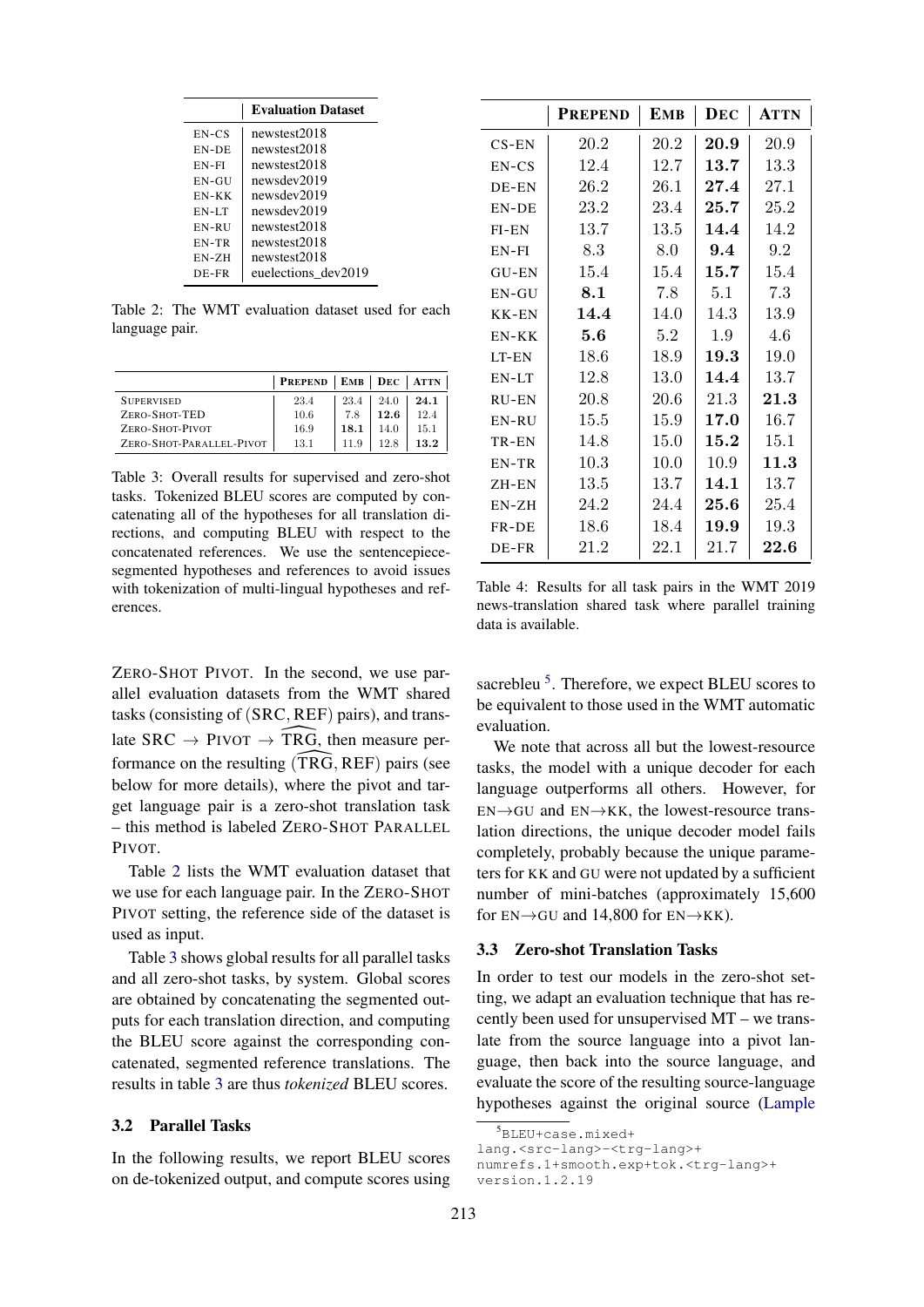|                                        | <b>PREPEND</b> | <b>EMB</b> | DEC        | <b>ATTN</b> |
|----------------------------------------|----------------|------------|------------|-------------|
| $RIJ \rightarrow CS \rightarrow RIJ$   | 20.9           | 23.8       | 20.8       | 21.0        |
| $RIJ \rightarrow DE \rightarrow RIJ$   | 14.6           | 11.9       | 16.4       | 15.6        |
| $RIJ \rightarrow EN \rightarrow RIJ^*$ | 21.7           | 22.2       | 23.9       | 23.2        |
| $RIJ \rightarrow FI \rightarrow RIJ$   | 11.2           | 17.0       | 12.1       | 11.6        |
| $RIJ \rightarrow FR \rightarrow RIJ$   | 13.8           | 15.4       | 14.1       | 15.1        |
| $RIJ \rightarrow GIJ \rightarrow RIJ$  | 10.3           | 9.6        | 3.5        | 5.1         |
| $RIJ \rightarrow KK \rightarrow RIJ$   | 5.8            | 49.6       | $+.\theta$ | 22          |
| $RIJ \rightarrow LT \rightarrow RIJ$   | 16.9           | 22.0       | 16.5       | 16.6        |
| $RIJ \rightarrow TR \rightarrow RIJ$   | 7.9            | 10.2       | 7.4        | 7.7         |
| $RIJ \rightarrow ZH \rightarrow RIJ$   | 8.8            | 10.5       | 9.1        | 8.5         |

Table 5: Zero-shot translation results for  $RU\rightarrow^* \rightarrow RU$ Note that BLEU scores are computed by translating  $SRC \rightarrow PVOT \rightarrow \overline{SRC}$ , and computing the score be-<br>tween SRC and  $\overline{SRC}$ . Systems which do not pass the tween SRC and *SRC*. Systems which do not pass the language identification filter are struck-through and removed from global evaluation. Note that parallel training data was available for  $RU \rightarrow EN$ . language identification filter are struck-through and removed from global evaluation. Note that parallel training data was available for RU→EN.

<span id="page-5-1"></span>

|                      | $ $ Prepend $ $ EMB $ $ Dec $ $ Attn $ $ |  |  |
|----------------------|------------------------------------------|--|--|
| # Failed Pivot Tasks |                                          |  |  |

Table 6: Out of 110 pivot translation tasks, how many failed the language identification check?

[et al.,](#page-7-5) [2018a\)](#page-7-5). This technique allows us to evaluate for all possible translation directions in our multi-directional model.

Aware of the risk that the model simply copies through the original source segment instead of translating, we assert that at least 95% of pivot translations' language code is correctly detected by langid<sup>[6](#page-5-0)</sup>, and pairs which do not meet this criteria for any system are removed from the evaluation for all systems (not just for the system that failed). For all models except EMB only  $RU\rightarrow KK\rightarrow RU$  FI $\rightarrow LT\rightarrow FI$ , and  $ZH\rightarrow GU\rightarrow ZH$ failed this test, but for the EMB model 31 of the 110 translation directions failed (see tables [6](#page-5-1) and  $7<sup>7</sup>$  $7<sup>7</sup>$ . This result indicates that models which use language embeddings may have a more "fuzzy" representation of the output task, and are much more prone to copying than other approaches to multi-lingual MT. However, even for the languages which passed the language identification filter, we suspect that some copying is occurring for the EMB system, because of the mismatch in results between the ZERO-SHOT PIVOT task and the SUPERVISED, ZERO-SHOT TED, and ZERO-SHOT PARALLEL PIVOT tasks (see table [3\)](#page-4-1). Table [7](#page-8-0) (in appendix) contains the results for all possible translation directions and all models in the ZERO-SHOT PIVOT evaluation setting.

# 3.3.1 Zero-Shot Evaluation on TED Talks Corpus

We conduct an additional evaluation on some of the language pairs from the TED Talks multiparallel corpus [\(Ye et al.,](#page-7-13) [2018\)](#page-7-13), which has recently been used for the training and evaluation of multi-lingual models. We filter the dev and test sets of this corpus to find segments which have translations for all of EN, FR, RU, TR, DE, CS, LT, FI, and are at least 20 characters long, resulting in 606 segments. Because this corpus is preprocessed, we first de-tokenize and de-escape punc-tuation using sacremoses<sup>[8](#page-5-3)</sup>. We then evaluate zero-shot translation for all possible pairs which do not occur in our parallel training data, aggregate results are shown in the third row of table [3.](#page-4-1)

### 3.4 Discussion

Our results show that a models with either (1) a completely unique decoders for each target language or (2) unique decoder attention parameters for each target language clearly outperform models with fully shared decoder parameters in our setting.

It is plausible that the language-independence of encoder output could be correlated with the amount of sharing in the decoder module. Because most non-English target tasks only have parallel training data in English, a unique decoder for those tasks only needs to learn to decode from English, not from every possible source task. However, our results show that the ATTN model, which partially shares parameters across target languages only slightly outperforms the DEC model globally, because of the improved performance of the ATTN model on the lowest-resource tasks (Table [4,](#page-4-3) Table [7](#page-8-0) (in appendix)).

# 4 Related Work

[Dong et al.](#page-6-0) [\(2015\)](#page-6-0); [Firat et al.](#page-7-1) [\(2016\)](#page-7-1); [Ha et al.](#page-7-0) [\(2016\)](#page-7-0); [Johnson et al.](#page-7-2) [\(2016\)](#page-7-2) and others have

<span id="page-5-2"></span><span id="page-5-0"></span><sup>6</sup> https://github.com/saffsd/langid.py

<sup>&</sup>lt;sup>7</sup>We conduct round trip translation on all 110 directions, but we only use directions that are (1) not available in the parallel training data, and (2) pass the language identification test to compute the global zero-shot translation performance

<span id="page-5-3"></span><sup>8</sup> https://github.com/alvations/sacremoses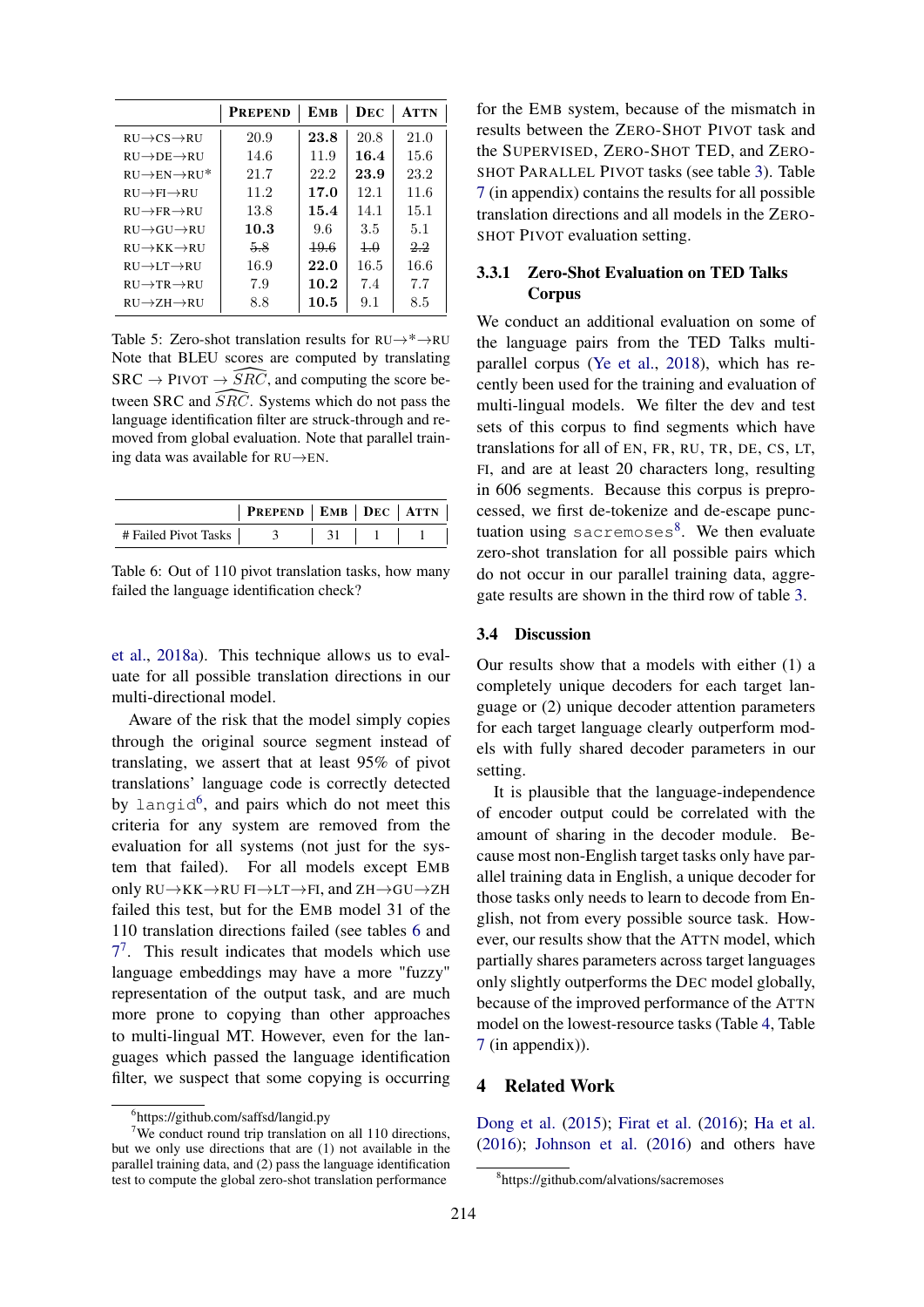shown that multi-way NMT systems can be created with minimal modification to the approach used for single-language-pair systems. [Johnson](#page-7-2) [et al.](#page-7-2) [\(2016\)](#page-7-2) showed that simply prepending a target-task token to source inputs is enough to enable zero-shot translation between language pairs for which no parallel training data is available.

Our work is most similar to [Sachan and Neubig](#page-7-3) [\(2018\)](#page-7-3), where many different strategies for sharing decoder parameters are investigated for oneto-many translation models. However, their evaluation setting is constrained to one-to-many models which translate from English into two target languages, whereas our setting is more ambitious, performing multi-way translation between 11 languages. [Blackwood et al.](#page-6-1) [\(2018\)](#page-6-1) showed that using separate attention parameters for each task can improve the performance of multi-task MT models – this work was the inspiration for the ATTN setting in our experiments.

Several recent papers focus specifically upon improving the zero-shot performance of multilingual MT models [\(Chen et al.,](#page-6-6) [2017;](#page-6-6) [Arivazha](#page-6-7)[gan et al.,](#page-6-7) [2019;](#page-6-7) [Gu et al.,](#page-7-14) [2019;](#page-7-14) [Lu et al.,](#page-7-15) [2018;](#page-7-15) [Al-Shedivat and Parikh,](#page-6-8) [2019;](#page-6-8) [Sestorain et al.,](#page-7-16) [2019\)](#page-7-16).

Concurrently with this work, [\(Aharoni et al.,](#page-6-2) [2019\)](#page-6-2) evaluated a multiway MT system on a large number of language pairs using the TED talks corpus. However, they focus upon EN-\* and \*-EN, and do not test different model variants.

#### 5 Conclusions and Future Work

We have presented results which are consistent with recent smaller-scale evaluations of multilingual MT systems, showing that assigning unique attention parameters to each target language in a multi-lingual NMT system is optimal when evaluating such a system globally. However, when evaluated on the individual task level, models which have unique decoder parameters for every target task tend to outperform other configurations, except when the amount of available training data is extremely small. We have also introduced two methods of evaluating zero-shot translation performance when parallel data is not available, and we conducted a large-scale evaluation of translation performance across all possible translation directions in the constrained setting of the WMT19 news-translation task.

In future work, we hope to continue studying

how multi-lingual translation systems scale to realistic volumes of training data and large numbers of source and target tasks.

### References

- <span id="page-6-2"></span>Roee Aharoni, Melvin Johnson, and Orhan Firat. 2019. [Massively multilingual neural machine translation.](https://www.aclweb.org/anthology/N19-1388) In *Proceedings of the 2019 Conference of the North American Chapter of the Association for Computational Linguistics: Human Language Technologies, Volume 1 (Long and Short Papers)*, pages 3874–3884, Minneapolis, Minnesota. Association for Computational Linguistics.
- <span id="page-6-8"></span>Maruan Al-Shedivat and Ankur Parikh. 2019. [Con](https://arxiv.org/abs/1904.02338)[sistency by agreement in zero-shot neural machine](https://arxiv.org/abs/1904.02338) [translation.](https://arxiv.org/abs/1904.02338) In *Proceedings of NAACL*.
- <span id="page-6-7"></span>Naveen Arivazhagan, Ankur Bapna, Orhan Firat, Roee Aharoni, Melvin Johnson, and Wolfgang Macherey. 2019. The missing ingredient in zeroshot neural machine translation. *arXiv preprint arXiv:1903.07091*.
- <span id="page-6-3"></span>Mikel Artetxe, Gorka Labaka, Eneko Agirre, and Kyunghyun Cho. 2018. Unsupervised neural machine translation. In *Proceedings of the Sixth International Conference on Learning Representations*.
- <span id="page-6-1"></span>Graeme Blackwood, Miguel Ballesteros, and Todd Ward. 2018. [Multilingual neural machine transla](https://www.aclweb.org/anthology/C18-1263)[tion with task-specific attention.](https://www.aclweb.org/anthology/C18-1263) In *Proceedings of the 27th International Conference on Computational Linguistics*, pages 3112–3122, Santa Fe, New Mexico, USA. Association for Computational Linguistics.
- <span id="page-6-5"></span>Ondřej Bojar, Christian Federmann, Mark Fishel, Yvette Graham, Barry Haddow, Matthias Huck, Philipp Koehn, and Christof Monz. 2018. [Find](http://www.aclweb.org/anthology/W18-6401)[ings of the 2018 conference on machine translation](http://www.aclweb.org/anthology/W18-6401) [\(wmt18\).](http://www.aclweb.org/anthology/W18-6401) In *Proceedings of the Third Conference on Machine Translation, Volume 2: Shared Task Papers*, pages 272–307, Belgium, Brussels. Association for Computational Linguistics.
- <span id="page-6-6"></span>Yun Chen, Yang Liu, Yong Cheng, and Victor O.K. Li. 2017. [A teacher-student framework for zero](https://doi.org/10.18653/v1/P17-1176)[resource neural machine translation.](https://doi.org/10.18653/v1/P17-1176) In *Proceedings of the 55th Annual Meeting of the Association for Computational Linguistics (Volume 1: Long Papers)*, pages 1925–1935, Vancouver, Canada. Association for Computational Linguistics.
- <span id="page-6-4"></span>Jacob Devlin, Ming-Wei Chang, Kenton Lee, and Kristina Toutanova. 2018. Bert: Pre-training of deep bidirectional transformers for language understanding. *arXiv preprint arXiv:1810.04805*.
- <span id="page-6-0"></span>Daxiang Dong, Hua Wu, Wei He, Dianhai Yu, and Haifeng Wang. 2015. [Multi-task learning for mul](https://doi.org/10.3115/v1/P15-1166)[tiple language translation.](https://doi.org/10.3115/v1/P15-1166) In *Proceedings of the*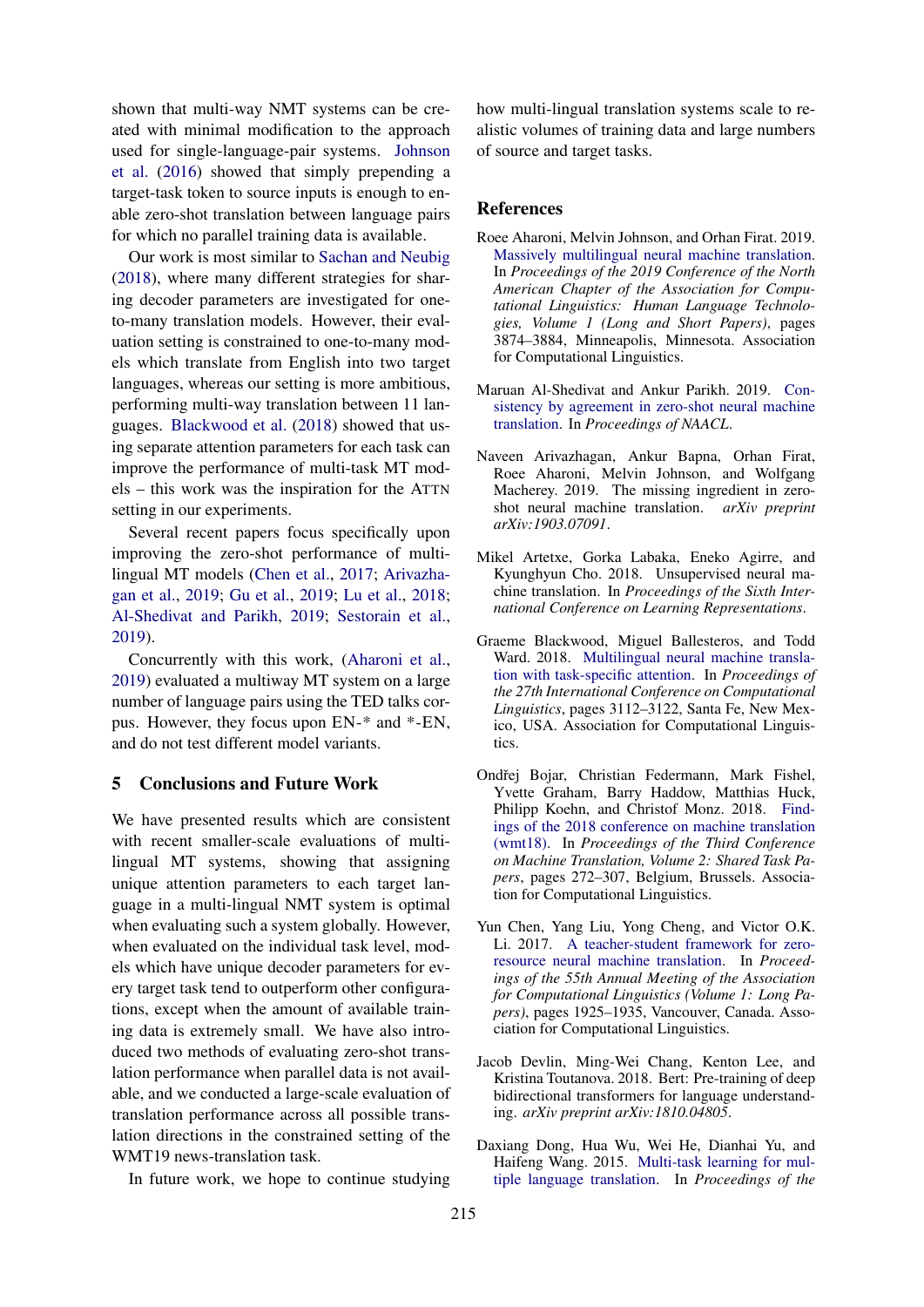*53rd Annual Meeting of the Association for Computational Linguistics and the 7th International Joint Conference on Natural Language Processing (Volume 1: Long Papers)*, pages 1723–1732, Beijing, China. Association for Computational Linguistics.

- <span id="page-7-1"></span>Orhan Firat, Kyunghyun Cho, and Yoshua Bengio. 2016. [Multi-way, multilingual neural machine](https://doi.org/10.18653/v1/N16-1101) [translation with a shared attention mechanism.](https://doi.org/10.18653/v1/N16-1101) In *Proceedings of the 2016 Conference of the North American Chapter of the Association for Computational Linguistics: Human Language Technologies*, pages 866–875, San Diego, California. Association for Computational Linguistics.
- <span id="page-7-14"></span>Jiatao Gu, Yong Wang, Kyunghyun Cho, and Victor O. K. Li. 2019. [Improved zero-shot neural machine](http://arxiv.org/abs/1906.01181) [translation via ignoring spurious correlations.](http://arxiv.org/abs/1906.01181)
- <span id="page-7-0"></span>Thanh-Le Ha, Jan Niehues, and Alexander H. Waibel. 2016. [Toward multilingual neural machine trans](http://arxiv.org/abs/1611.04798)[lation with universal encoder and decoder.](http://arxiv.org/abs/1611.04798) *CoRR*, abs/1611.04798.
- <span id="page-7-2"></span>Melvin Johnson, Mike Schuster, Quoc V. Le, Maxim Krikun, Yonghui Wu, Zhifeng Chen, Nikhil Thorat, Fernanda Viégas, Martin Wattenberg, Greg Corrado, Macduff Hughes, and Jeffrey Dean. 2016. [Google's multilingual neural machine translation](https://arxiv.org/abs/1611.04558) [system: Enabling zero-shot translation.](https://arxiv.org/abs/1611.04558) Technical report, Google.
- <span id="page-7-11"></span>Guillaume Klein, Yoon Kim, Yuntian Deng, Jean Senellart, and Alexander M. Rush. 2017. [Open-](https://doi.org/10.18653/v1/P17-4012)[NMT: Open-source toolkit for neural machine trans](https://doi.org/10.18653/v1/P17-4012)[lation.](https://doi.org/10.18653/v1/P17-4012) In *Proc. ACL*.
- <span id="page-7-8"></span>Guillaume Lample and Alexis Conneau. 2019. Crosslingual language model pretraining. *arXiv preprint arXiv:1901.07291*.
- <span id="page-7-5"></span>Guillaume Lample, Alexis Conneau, Ludovic Denoyer, and Marc'Aurelio Ranzato. 2018a. [Unsu](https://openreview.net/forum?id=rkYTTf-AZ)[pervised machine translation using monolingual cor](https://openreview.net/forum?id=rkYTTf-AZ)[pora only.](https://openreview.net/forum?id=rkYTTf-AZ) In *6th International Conference on Learning Representations, ICLR 2018, Vancouver, BC, Canada, April 30 - May 3, 2018, Conference Track Proceedings*.
- <span id="page-7-6"></span>Guillaume Lample, Myle Ott, Alexis Conneau, Ludovic Denoyer, and Marc'Aurelio Ranzato. 2018b. Phrase-based & neural unsupervised machine translation. In *Proceedings of the 2018 Conference on Empirical Methods in Natural Language Processing (EMNLP)*.
- <span id="page-7-15"></span>Yichao Lu, Phillip Keung, Faisal Ladhak, Vikas Bhardwaj, Shaonan Zhang, and Jason Sun. 2018. [A neu](https://www.aclweb.org/anthology/W18-6309)[ral interlingua for multilingual machine translation.](https://www.aclweb.org/anthology/W18-6309) In *Proceedings of the Third Conference on Machine Translation: Research Papers*, pages 84–92, Belgium, Brussels. Association for Computational Linguistics.
- <span id="page-7-9"></span>Thang Luong, Quoc V. Le, Ilya Sutskever, Oriol Vinyals, and Lukasz Kaiser. 2016. Multi-task sequence to sequence learning. In *International Conference on Learning Representations*.
- <span id="page-7-12"></span>Leland McInnes, John Healy, Nathaniel Saul, and Lukas Grossberger. 2018. Umap: Uniform manifold approximation and projection. *The Journal of Open Source Software*, 3(29):861.
- <span id="page-7-3"></span>Devendra Sachan and Graham Neubig. 2018. [Parame](https://www.aclweb.org/anthology/W18-6327)[ter sharing methods for multilingual self-attentional](https://www.aclweb.org/anthology/W18-6327) [translation models.](https://www.aclweb.org/anthology/W18-6327) In *Proceedings of the Third Conference on Machine Translation: Research Papers*, pages 261–271, Belgium, Brussels. Association for Computational Linguistics.
- <span id="page-7-10"></span>Rico Sennrich and Barry Haddow. 2016. [Linguistic In](http://www.aclweb.org/anthology/W16-2209.pdf)[put Features Improve Neural Machine Translation.](http://www.aclweb.org/anthology/W16-2209.pdf) In *Proceedings of the First Conference on Machine Translation*, pages 83–91, Berlin, Germany. Association for Computational Linguistics.
- <span id="page-7-16"></span>Lierni Sestorain, Massimiliano Ciaramita, Christian Buck, and Thomas Hofmann. 2019. [Zero-shot dual](https://openreview.net/forum?id=ByecAoAqK7) [machine translation.](https://openreview.net/forum?id=ByecAoAqK7)
- <span id="page-7-7"></span>Ashish Vaswani, Noam Shazeer, Niki Parmar, Jakob Uszkoreit, Llion Jones, Aidan N Gomez, Ł ukasz Kaiser, and Illia Polosukhin. 2017. [Attention is all](http://papers.nips.cc/paper/7181-attention-is-all-you-need.pdf) [you need.](http://papers.nips.cc/paper/7181-attention-is-all-you-need.pdf) In I. Guyon, U. V. Luxburg, S. Bengio, H. Wallach, R. Fergus, S. Vishwanathan, and R. Garnett, editors, *Advances in Neural Information Processing Systems 30*, pages 5998–6008. Curran Associates, Inc.
- <span id="page-7-4"></span>Yonghui Wu, Mike Schuster, Zhifeng Chen, Quoc V. Le, Mohammad Norouzi, Wolfgang Macherey, Maxim Krikun, Yuan Cao, Qin Gao, Klaus Macherey, Jeff Klingner, Apurva Shah, Melvin Johnson, Xiaobing Liu, Łukasz Kaiser, Stephan Gouws, Yoshikiyo Kato, Taku Kudo, Hideto Kazawa, Keith Stevens, George Kurian, Nishant Patil, Wei Wang, Cliff Young, Jason Smith, Jason Riesa, Alex Rudnick, Oriol Vinyals, Greg Corrado, Macduff Hughes, and Jeffrey Dean. 2016. [Google's](http://arxiv.org/abs/1609.08144) [neural machine translation system: Bridging the gap](http://arxiv.org/abs/1609.08144) [between human and machine translation.](http://arxiv.org/abs/1609.08144) *CoRR*, abs/1609.08144.
- <span id="page-7-13"></span>Qi Ye, Sachan Devendra, Felix Matthieu, Padmanabhan Sarguna, and Neubig Graham. 2018. When and why are pre-trained word embeddings useful for neural machine translation. In *HLT-NAACL*.